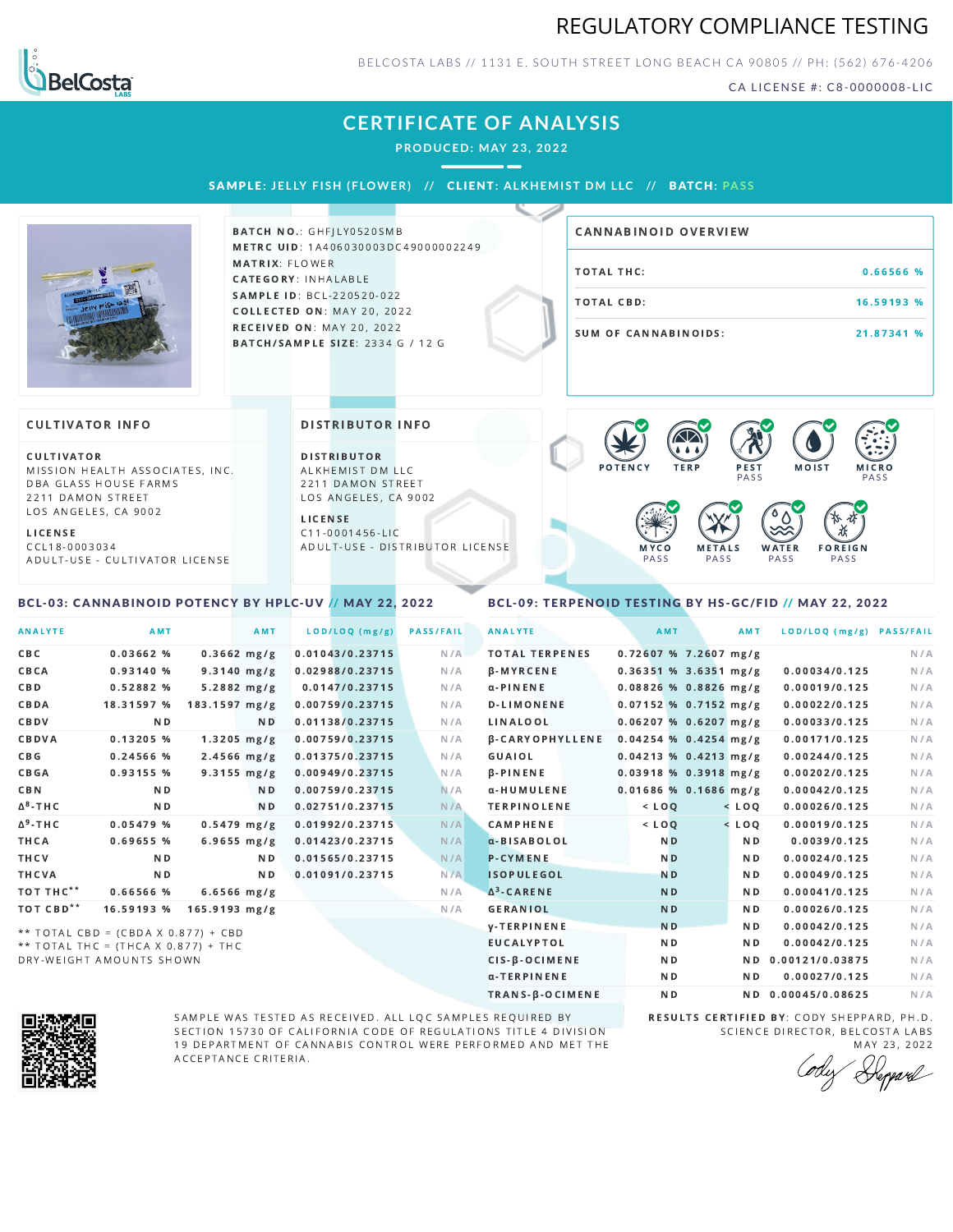# REGULATORY COMPLIANCE TESTING

#### <span id="page-1-0"></span>BCL-13: PESTICIDE TESTING BY GC/MS // MAY 22, 2022

| <b>ANALYTE</b>         | LIMIT         | $AMT(\mu g/g)$ | LOD/LOQ (µg/g)  | <b>PASS/FAIL</b> |
|------------------------|---------------|----------------|-----------------|------------------|
| <b>CAPTAN</b>          | $0.7 \mu g/g$ | ND.            | 0.03139/0.09507 | <b>PASS</b>      |
| CHLORDANE              | Any amt       | ND.            |                 | <b>PASS</b>      |
| <b>CHLORDANE CIS</b>   |               | N <sub>D</sub> | 0.0111/0.03366  | N/A              |
| <b>CHLORDANE TRANS</b> |               | N <sub>D</sub> | 0.01062/0.03211 | N/A              |
| <b>CHLORFENAPYR</b>    | Any amt       | N D            | 0.02393/0.07245 | <b>PASS</b>      |

| <b>ANALYTE</b>                      | LIMIT         | $AMT(\mu g/g)$ | LOD/LOQ (µg/g)  | <b>PASS/FAIL</b> |
|-------------------------------------|---------------|----------------|-----------------|------------------|
| <b>CHLORPYRIFOS</b>                 | Any amt       | N D            | 0.01116/0.0339  | <b>PASS</b>      |
| <b>DICHLORVOS</b>                   | Any amt       | N D            | 0.01176/0.03563 | <b>PASS</b>      |
| <b>METHYL PARATHION</b>             | Any amt       | ND.            | 0.01349/0.04088 | <b>PASS</b>      |
| PENTACHLORONI-<br><b>TROBENZENE</b> | $0.1 \mu g/g$ | ND.            | 0.01402/0.04255 | <b>PASS</b>      |
|                                     |               |                |                 |                  |

### BCL-05: RESIDUAL PESTICIDE ANALYSIS BY LC-MS/MS ESI // MAY 22, 2022

| <b>ANALYTE</b>             |               | LIMIT AMT $(\mu g/g)$ | LOD/LOQ (µg/g) | <b>PASS/FAIL</b> | <b>ANALYTE</b>          |               | LIMIT AMT (µg/g) | LOD/LOQ (µg/g) PASS/FAIL |      |
|----------------------------|---------------|-----------------------|----------------|------------------|-------------------------|---------------|------------------|--------------------------|------|
| ABAMECTIN                  | $0.1 \mu g/g$ | N D                   | 0.01153/0.04   | PASS             | <b>METALAXYL</b>        | $2 \mu g/g$   | N D              | 0.00503/0.02             | PASS |
| <b>ACEPHATE</b>            | $0.1 \mu g/g$ | N D                   | 0.00368/0.02   | PASS             | <b>METHIOCARB</b>       | Any amt       | N D              | 0.00503/0.02             | PASS |
| ACEQUINOCYL                | $0.1 \mu g/g$ | N D                   | 0.00417/0.02   | PASS             | METHOMYL                | 1 $\mu$ g/g   | N D              | 0.00494/0.02             | PASS |
| ACETAMIPRID                | $0.1 \mu g/g$ | N D                   | 0.00464/0.02   | PASS             | <b>MEVINPHOS</b>        | Any amt       | N D              |                          | PASS |
| <b>ALDICARB</b>            | Any amt       | N D                   | 0.01109/0.04   | PASS             | <b>MEVINPHOSI</b>       |               | N D              | 0.00163/0.0084           | N/A  |
| <b>AZOXYSTROBIN</b>        | $0.1 \mu g/g$ | N D                   | 0.00639/0.02   | PASS             | <b>MEVINPHOS II</b>     |               | N D              | 0.00542/0.0316           | N/A  |
| <b>BIFENAZATE</b>          | $0.1 \mu g/g$ | N D                   | 0.00355/0.02   | PASS             | <b>MYCLOBUTANIL</b>     | $0.1 \mu g/g$ | N D              | 0.00867/0.04             | PASS |
| <b>BIFENTHRIN</b>          | $3 \mu g/g$   | N D                   | 0.00473/0.04   | PASS             | <b>NALED</b>            | $0.1 \mu g/g$ | N D              | 0.00328/0.02             | PASS |
| <b>BOSCALID</b>            | $0.1 \mu g/g$ | N D                   | 0.00494/0.02   | PASS             | OXAMYL                  | $0.5 \mu g/g$ | N D              | 0.00455/0.02             | PASS |
| CARBARYL                   | $0.5 \mu g/g$ | N D                   | 0.00295/0.02   | PASS             | <b>PACLOBUTRAZOL</b>    | Any amt       | N D              | 0.00714/0.04             | PASS |
| CARBOFURAN                 | Any amt       | N D                   | 0.00613/0.02   | PASS             | PERMETHRIN              | $0.5 \mu g/g$ | N D              |                          | PASS |
| CHLORANTRANIL-             | $10 \mu g/g$  | N D                   | 0.00697/0.04   | PASS             | PERMETHRIN CIS          |               | ND.              | 0.00237/0.0082           | N/A  |
| <b>IPROLE</b>              |               |                       |                |                  | PERMETHRIN TRANS        |               |                  | ND 0.00245/0.0118        | N/A  |
| <b>CLOFENTEZINE</b>        | $0.1 \mu g/g$ | ND.                   | 0.0054/0.02    | PASS             | <b>PHOSMET</b>          | $0.1 \mu g/g$ | N D              | 0.0043/0.02              | PASS |
| COUMAPHOS                  | Any amt       | N D                   | 0.00215/0.02   | <b>PASS</b>      | PIPERONYLBUTO-          | $3 \mu g/g$   | N D              | 0.00247/0.02             | PASS |
| CYFLUTHRIN                 | $2 \mu g/g$   | N D                   | 0.05508/0.2    | <b>PASS</b>      | XIDE                    |               |                  |                          |      |
| <b>CYPERMETHRIN</b>        | $1 \mu g/g$   | N D                   | 0.00556/0.04   | PASS             | <b>PRALLETHRIN</b>      | $0.1 \mu g/g$ | N D              | 0.00392/0.02             | PASS |
| <b>DAMINOZIDE</b>          | Any amt       | N D                   | 0.00227/0.04   | PASS             | PROPICONAZOLE           | $0.1 \mu g/g$ | N D              | 0.0024/0.02              | PASS |
| DIAZINON                   | $0.1 \mu g/g$ | N D                   | 0.00487/0.02   | PASS             | <b>PROPOXUR</b>         | Any amt       | N D              | 0.00374/0.02             | PASS |
| <b>DIMETHOATE</b>          | Any amt       | N D                   | 0.00354/0.02   | PASS             | <b>PYRETHRINS</b>       | $0.5 \mu g/g$ | N D              |                          | PASS |
| <b>DIMETHOMORPH</b>        | $2 \mu g/g$   | N D                   |                | PASS             | PYRETHRINS PYRETHRIN I  |               | ND.              | 0.00726/0.04             | N/A  |
| <b>DIMETHOMORPH I</b>      |               | N D                   | 0.00109/0.0078 | N/A              | PYRETHRINS PYRETHRIN II |               |                  | ND 0.00754/0.02284       | N/A  |
| <b>DIMETHOMORPH II</b>     |               | N D                   | 0.0015/0.0122  | N/A              | <b>PYRIDABEN</b>        | $0.1 \mu g/g$ | N D              | 0.0034/0.02              | PASS |
| <b>ETHOPROPHOS</b>         | Any amt       | N D                   | 0.0041/0.02    | <b>PASS</b>      | <b>SPINETORAM</b>       | $0.1 \mu g/g$ | N D              |                          | PASS |
| <b>ETOFENPROX</b>          | Any amt       | ND.                   | 0.00274/0.02   | <b>PASS</b>      | <b>SPINETORAM J</b>     |               | N D              | 0.00329/0.016            | N/A  |
| ETOXAZOLE                  | $0.1 \mu g/g$ | N D                   | 0.00385/0.02   | PASS             | <b>SPINETORAM L</b>     |               | N D              | 0.00157/0.016            | N/A  |
| <b>FENHEXAMID</b>          | $0.1 \mu g/g$ | N D                   | 0.01055/0.02   | PASS             | <b>SPINOSAD</b>         | $0.1 \mu g/g$ | N D              |                          | PASS |
| <b>FENOXYCARB</b>          | Any amt       | N D                   | 0.00175/0.02   | <b>PASS</b>      | SPINOSAD A              |               |                  | ND 0.00205/0.01438       | N/A  |
| <b>FENPYROXIMATE</b>       | $0.1 \mu g/g$ | N D                   | 0.00481/0.02   | PASS             | SPINOSAD D              |               |                  | ND 0.00104/0.00498       | N/A  |
| <b>FIPRONIL</b>            | Any amt       | N D                   | 0.00478/0.02   | PASS             | <b>SPIROMESIFEN</b>     | $0.1 \mu g/g$ | N D              | 0.00944/0.04             | PASS |
| FLONICAMID                 | $0.1 \mu g/g$ | N D                   | 0.00398/0.02   | PASS             | SPIROTETRAMAT           | $0.1 \mu g/g$ | N D              | 0.00208/0.02             | PASS |
| FLUDIOXONIL                | $0.1 \mu g/g$ | N D                   | 0.01369/0.04   | PASS             | <b>SPIROXAMINE</b>      | Any amt       | N D              | 0.00344/0.02             | PASS |
| HEXYTHIAZOX                | $0.1 \mu g/g$ | N D                   | 0.00297/0.02   | PASS             | <b>TEBUCONAZOLE</b>     | $0.1 \mu g/g$ | N D              | 0.00816/0.04             | PASS |
| IMAZALIL                   | Any amt       | N D                   | 0.0056/0.02    | PASS             | <b>THIACLOPRID</b>      | Any amt       | N D              | 0.0039/0.02              | PASS |
| <b>IMIDACLOPRID</b>        | $5 \mu g/g$   | N D                   | 0.00645/0.02   | PASS             | <b>THIAMETHOXAM</b>     | $5 \mu g/g$   | N D              | 0.00358/0.02             | PASS |
| <b>KRESOXIM-</b><br>METHYL | $0.1 \mu g/g$ | N D                   | 0.00339/0.02   | PASS             | TRIFLOXYSTROB-<br>ΙN    | $0.1 \mu g/g$ | N D              | 0.00421/0.02             | PASS |